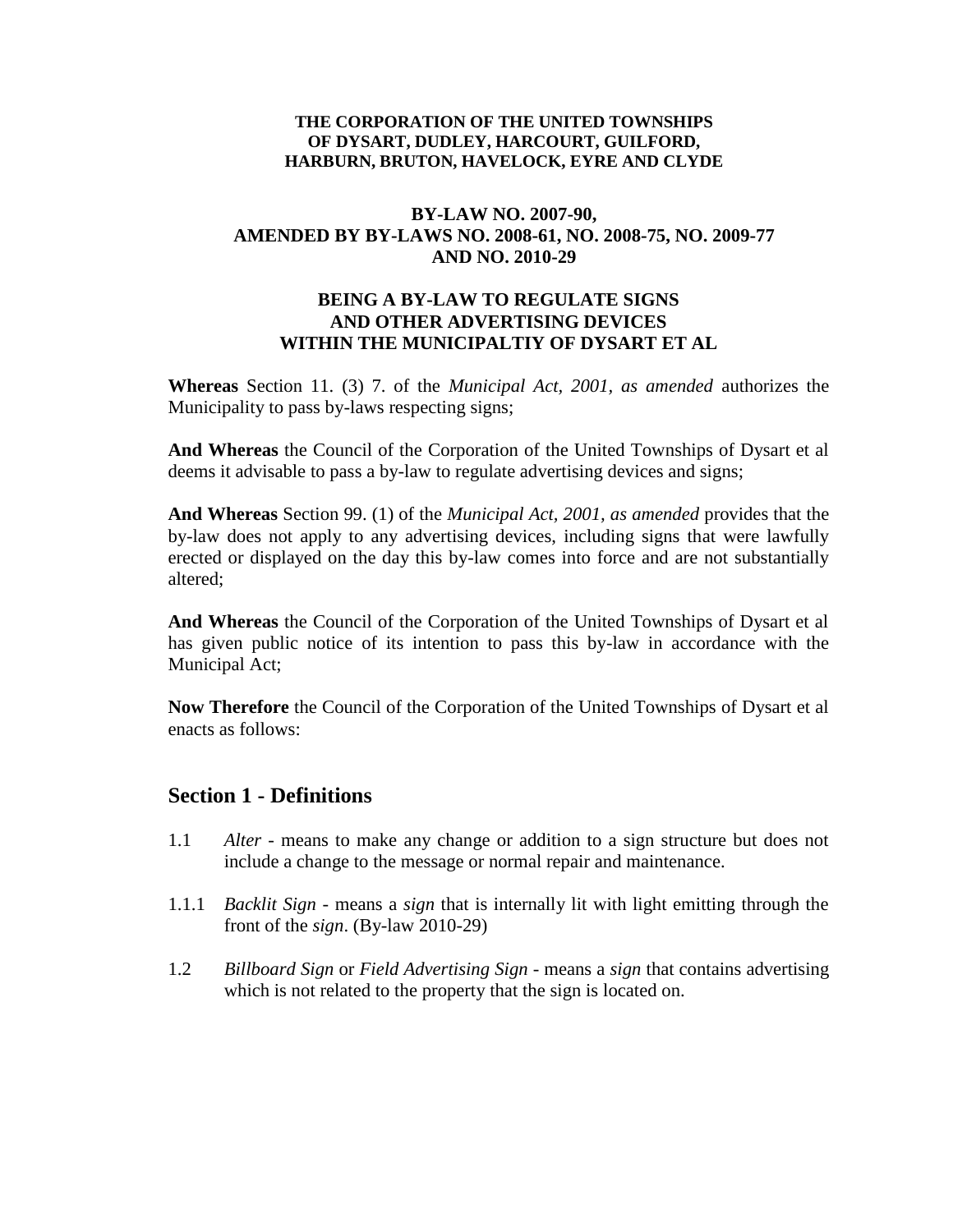- 1.3 *Contractor's Sign* means a temporary sign used to identify the name or names of contractors doing construction on a lot or a sign posted by someone providing materials for a construction project.
- 1.4 *Council -* means the Council of the Corporation of the United Townships of Dysart, Dudley, Harcourt, Guilford, Harburn, Bruton, Havelock, Eyre and Clyde.
- 1.4.1 *Development Sign* means a *free standing sign* which advertises the development of land and/or buildings on site and does not include real estate *signs* under section 4.3. (By-law 2009-77)
- 1.5 *Erect -* means to erect, install, post, display or alter a sign.
- 1.6 *Fascia Sign -* means a sign attached to, marked, inscribed or painted onto the exterior wall of a building.
- 1.7 *Free Standing Sign*  means a sign permanently affixed to the ground and visually separated from a building.
- 1.8 *Mobile Sign -* means a sign which is designed or intended to be moved readily from one location to another and is not attached to a building or fixed to the ground and includes signs transported by means of wheels, inflatable signs and signs attached to vehicles.
- 1.9 *Municipality -* means the Corporation of the United Townships of Dysart, Dudley, Harcourt, Guilford, Harburn, Bruton, Havelock, Eyre and Clyde.
- 1.10 *Official Sign -* means a sign required under any statute, regulation, by-law of any federal, provincial or municipal agency or board.
- 1.11 *Personal Sign*  means a private sign that does not include advertising and is used to identify the owner or to signify private property, no trespassing, etc.
- 1.12 *Portable Sign -* means a sign intended to be moved from one location to another, which is not permanently affixed to the ground. A portable sign shall have a maximum of 2 sides. Portable signs include sandwich boards, 'A' frame signs and inverted 'T' signs.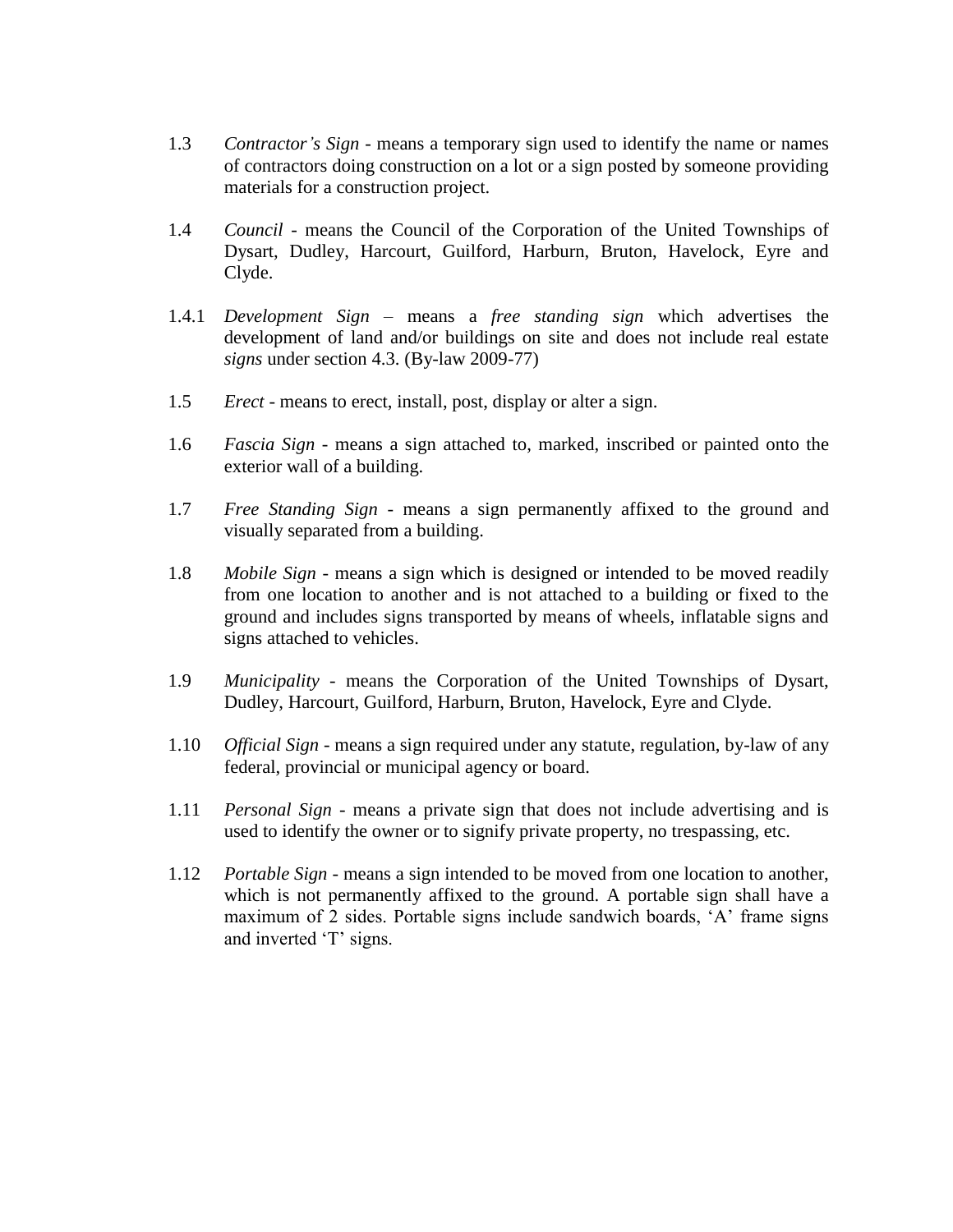- 1.13 *Sign -* includes any device or medium including its structural and other parts, used or capable of being used to identify, explain or promote any business, product, enterprise, organization or event in such a manner as to be visible to the public and includes flyers, bills**,** banners or any advertising device. A sign also includes any inflatable device or vehicle parked in such a way as to act as a sign.
- 1.14 *Sign Area*  means the surface area of the sign face provided that, if a sign consists of more than one sign, section or module, all areas visible from any one direction will be included in calculating the sign area. Where letters, figures or symbols are affixed to a wall separately to constitute a sign, the area shall be deemed to be the smallest rectangle, triangle or circle which encloses the letters.
- 1.15 *Sign Committee -* means a Committee appointed by Council to grant permission for relief from the provisions of this by-law.
- 1.15.1 *Storefront* the front of a store facing a street where the main entrance is located.  $(By-law 2008-61)$
- 1.16 *Special events sign*  means a temporary sign that advertises a community event.
- 1.17 *Window Sign* a sign mounted in the window visible from the outside.
- 1.18 *Zon*e *-* means the zone classifications assigned to a property by the Municipality's Comprehensive Zoning By-law 2005-120, as amended.

# **Section 2 - General Provisions**

- 2.1 No person shall *erect* or *alter* or cause to be *erected* or *altered* a *sign* except in accordance with the provisions of this by-law unless site specific provisions for signs have been negotiated in a site plan agreement, pursuant to the Planning Act;
- 2.2 No person shall *erect* or *alter* or cause to be *erected* or *altered* a *sign* used to identify, explain or promote any business, enterprise or organization on any property unless such business, enterprise or organization conducts its business or activities on that property unless expressly permitted by this by-law. (By-law 2009-77)
- 2.3 Any *sign* that is *erected* or *altered* or displayed in contravention of this by-law shall be removed by the Municipality at the owner's expense; (By-law 2009-77)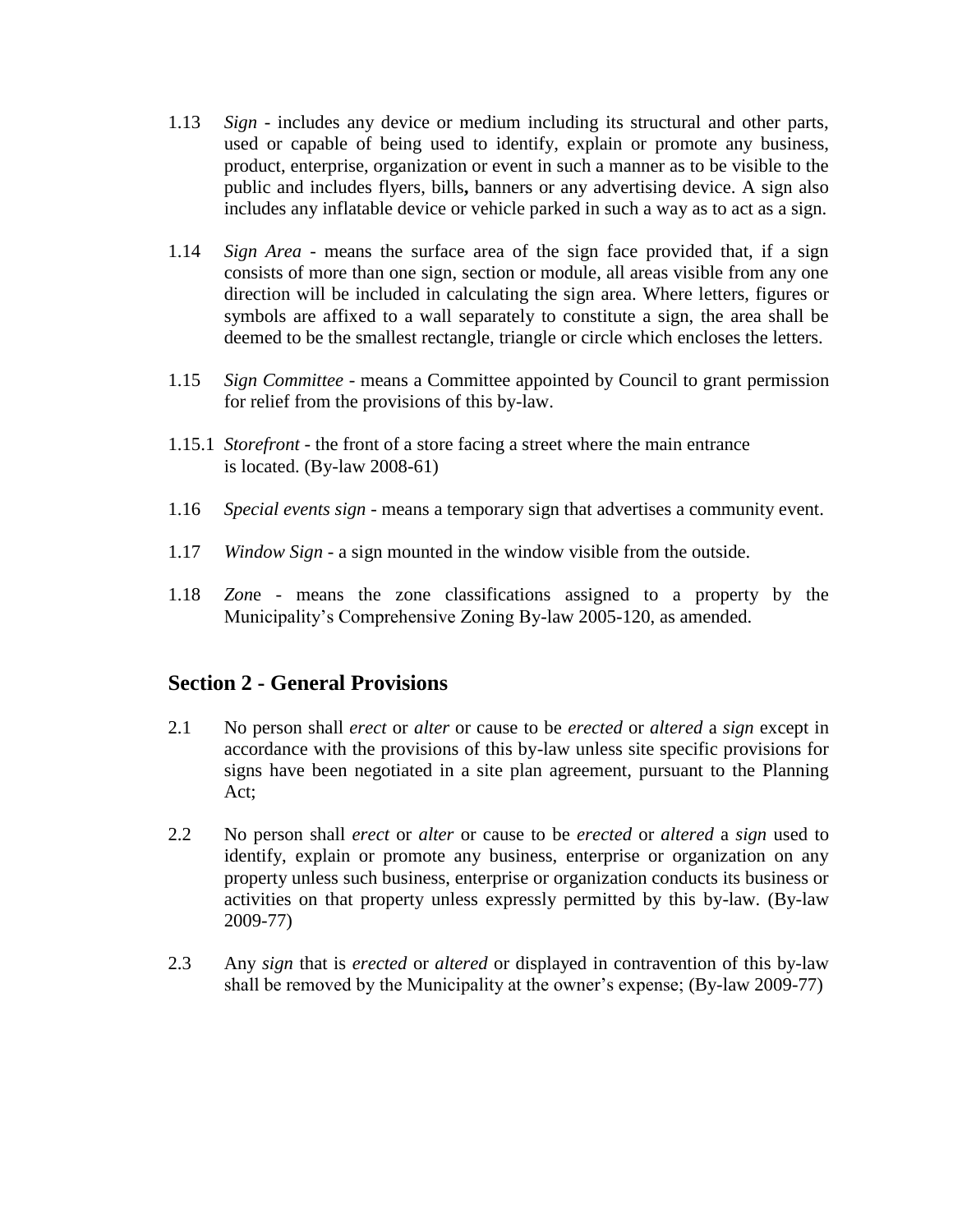- 2.4 Any person who contravenes this by-law is guilty of an offence and upon conviction is liable to a fine under the Provincial Offences Act;
- 2.5 This by-law shall be enforced by a Municipal Law Enforcement Officer;
- 2.6 Should any section, subsection, clause or provision of this by-law be declared by a court of competent jurisdiction to be invalid, the same shall not affect the validity of this by-law as a whole or any part thereof, other than the part so declared to be invalid;
- 2.7 Where any provision(s) of this by-law conflicts with any statute or any other bylaw or regulation the provision that establishes the more restrictive standard shall prevail.

# **Section 3 - Prohibited Signs**

No person shall *erect* or *alter*, place or display or cause the *erection alteration* or placement or display of:

- 3.1 A *sign* on or overhanging municipal property unless expressly permitted by the by-law;
- 3.2 A *sign* that is located so as to obstruct the movement or view of pedestrians or motor vehicles or to cause an unsafe condition;
- 3.3 a flashing *sign* or *signs* that contain lights that vary in intensity at lapsed intervals;
- 3.4 A *sign* that is mounted on a roof or the face of a building which extends above the roof level;
- 3.5 Any *sign* that contravenes the Ontario Building Code Regulations;
- 3.6 Any obsolete *sign* which advertises a business no longer in business or product that is not available;
- 3.7 Any bills or flyers that are not expressly permitted in this by-law.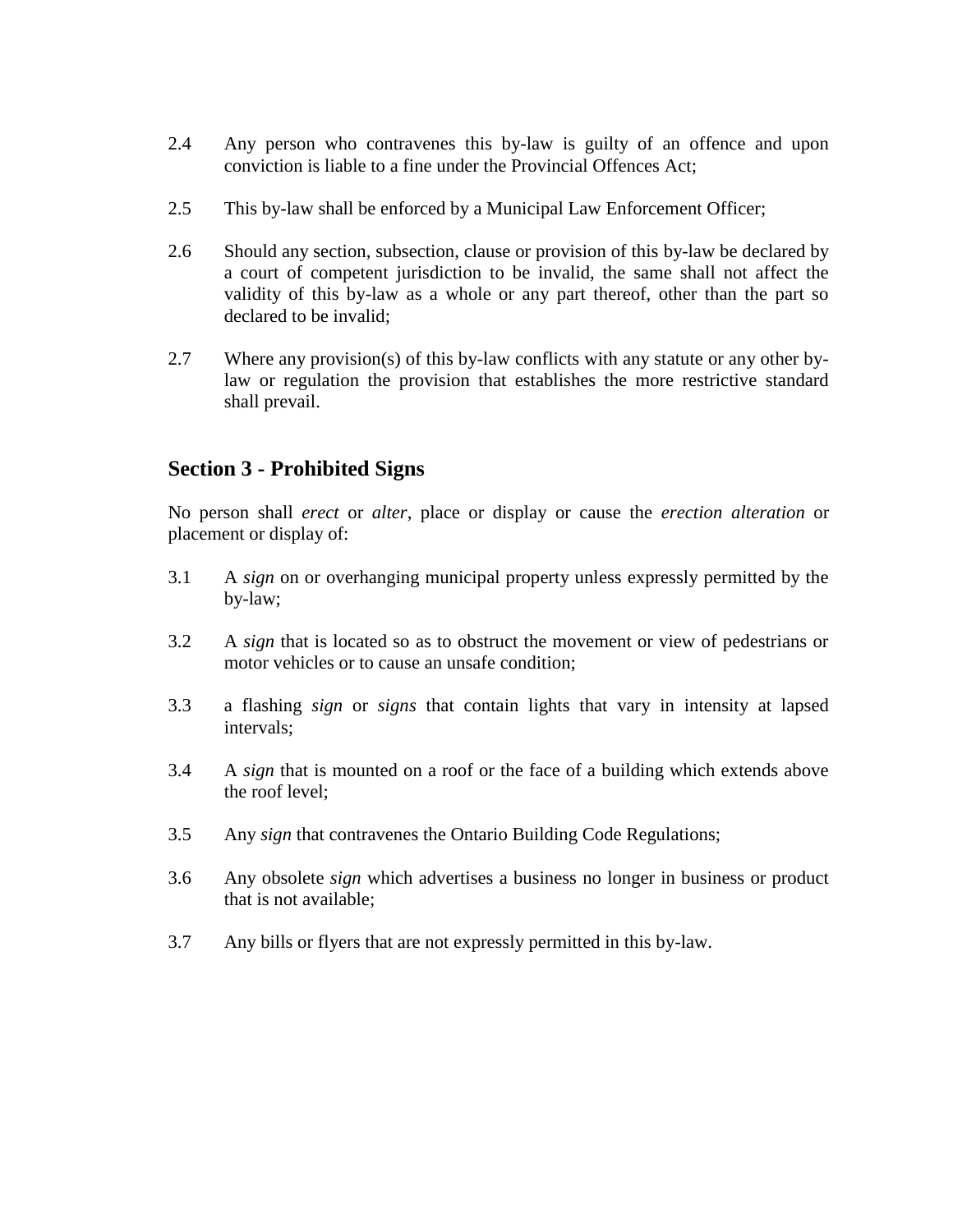# **Section 4 - No Sign Permit Required**

No permit is required to erect a *sign* if it complies with one or more of the following provisions:

- 4.1 An unlit *sign* used to advertise a home business, home industry or bed and breakfast, located on the owner's property that is not more than 1 sq. meter in *sign area* if readable from one side or 0.5 sq. meter in *sign area* if readable from two sides.
- 4.2 A *contractor's sign* not exceeding 1 sq. meter in *sign area* with not more than two such *signs* per site, posted when a building is under construction, provided it is removed within one year after it is posted or when the project is complete whichever is sooner;
- 4.3 Real estate *signs* with a maximum *sign area* of less than 1 sq. meter for a residential sign and 3 sq. meters for a commercial sign erected on a property that is currently for sale, and/or a *sign* with a maximum *sign area* of 0.5 sq. meters used to direct buyers to a property that is for sale, provided the *signs* are removed once the property is sold;
- 4.4 Election campaign *signs* in accordance with any by-law or act that regulates such *signs*, provided they are removed within two weeks after the election;
- 4.5 An o*fficial sign*;
- 4.6 *Personal signs* located on the owner's property, or posted on a road directory board, with a *sign area* of less than 0.2 sq. meters; (By-law 2008-75)
- 4.7 A *special event sign*. These *signs* are limited to thirty (30) days before the event and must be removed within seven (7) days after the event; (By-law 2008-75)
- 4.8 A *sign* located inside a building including a *window sign* (if it complies with Section 6.5);
- 4.9 Any *sign* or *signs* that are erected in accordance the provisions of a Site Plan Agreement.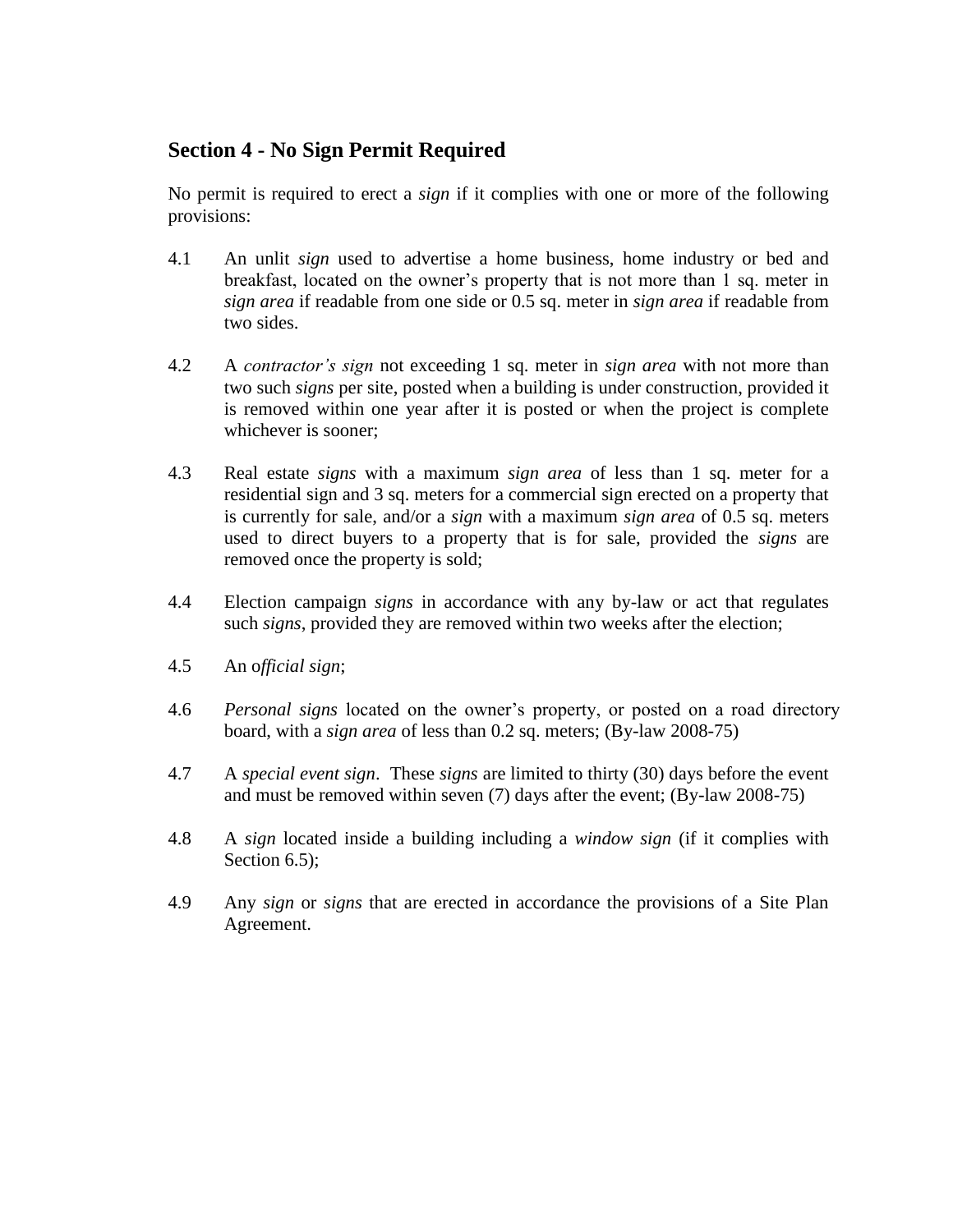# **Section 5 - Application for Sign Permits**

- 5.1 No person shall install a *sign* unless they obtain a sign permit in accordance with this by-law;
- 5.2 An application for a sign permit must be submitted on the application provided by the *Municipality*;
- 5.3 All required fields on the application must be completed and the application must be signed;
- 5.4 The applicant must provide a neatly drawn site plan referenced to a copy of the survey that shows the dimensions of the lot, the location of all buildings, structures, driveways, hydro lines and poles, septic systems (in the case of a free standing *sign*), roads and the location of the *sign* and distances to the lot lines;
- 5.5 The application must include a complete plan of the *sign* showing the size, shape, supporting structure, height and its location on a building if applicable;
- 5.6 The application must include a signed authorization from the owner of the property if the applicant is not the owner of the property on which the *sign* is being erected;
- 5.7 The required fee of \$15.00 must be submitted before an application is accepted; and,
- 5.8 When the owner of a property is unable to comply with the provisions and regulations of this by-law they may apply to the *Sign Committee* for relief from the provisions of this by-law.
- 5.9 Applications requesting relief from the provisions of this by-law to the *Sign Committee* must include:
	- all the required information for a sign application in accordance with Sections 5.4-5.7 of this by-law;
	- a letter addressed to the *Sign Committee* stating why the applicant is unable to comply with this by-law; and
	- the required fee of \$50.00. (By-law 2009-77)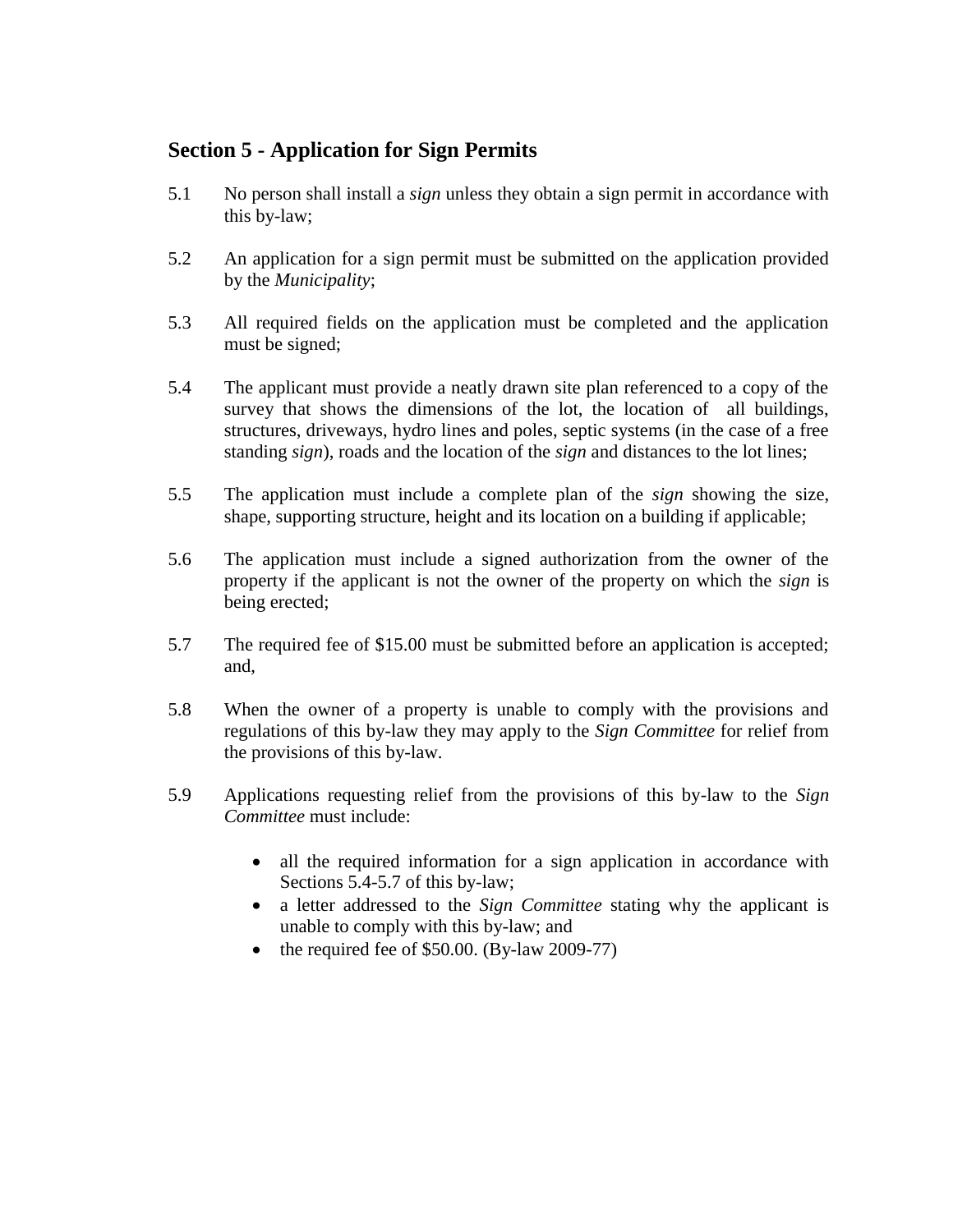5.10 The *Sign Committee* will not consider any application for relief of the provisions of this by-law if any *signs* are being displayed in contravention of this by-law. (By-law 2009-77)

# **Section 6 - Regulations**

All *signs* must comply with the following:

### 6.1 *Areas*

For the purposes of this by-law the *Municipality* shall be divided into two areas as follows:

- Area 1 is the area as depicted on Schedule A- Haliburton Village Area attached to and forming part of this by-law;
- Area 2 is the remainder of the Municipality;

# 6.1.2 **Area 1 Regulations** (By-law 2009-77)

- *Fascia signs* within adjacent facades or within the same building *storefront* shall be at the same height and located between pilasters or columns, where possible; and,
- Multiple *storefronts* within a continuous building block shall strive to maintain the same location height for the *fascia signs*;
- All *fascia* and *free standing signs* in Area 1 shall conform to the following:
	- $\triangleright$  *signs* shall not be backlit;
	- *signs* shall be made of a material that will withstand the weather such as wood, metal or plastic and shall be maintained in good condition;
	- *signs* shall be mounted on a solid background and the business name in raised lettering, a minimum of 1 cm above the background, and other information contained on the *sign* does not have to be raised; or; business name shall consist of individual raised letters mounted directly on the building;
- *Free Standing Sign* and *Development Sign* Maximum Height = 3 metres.

# 6.2 *Maximum Sign Area*

Maximum total *sign area:* 1 sq. meter for every meter of the building width facing the street.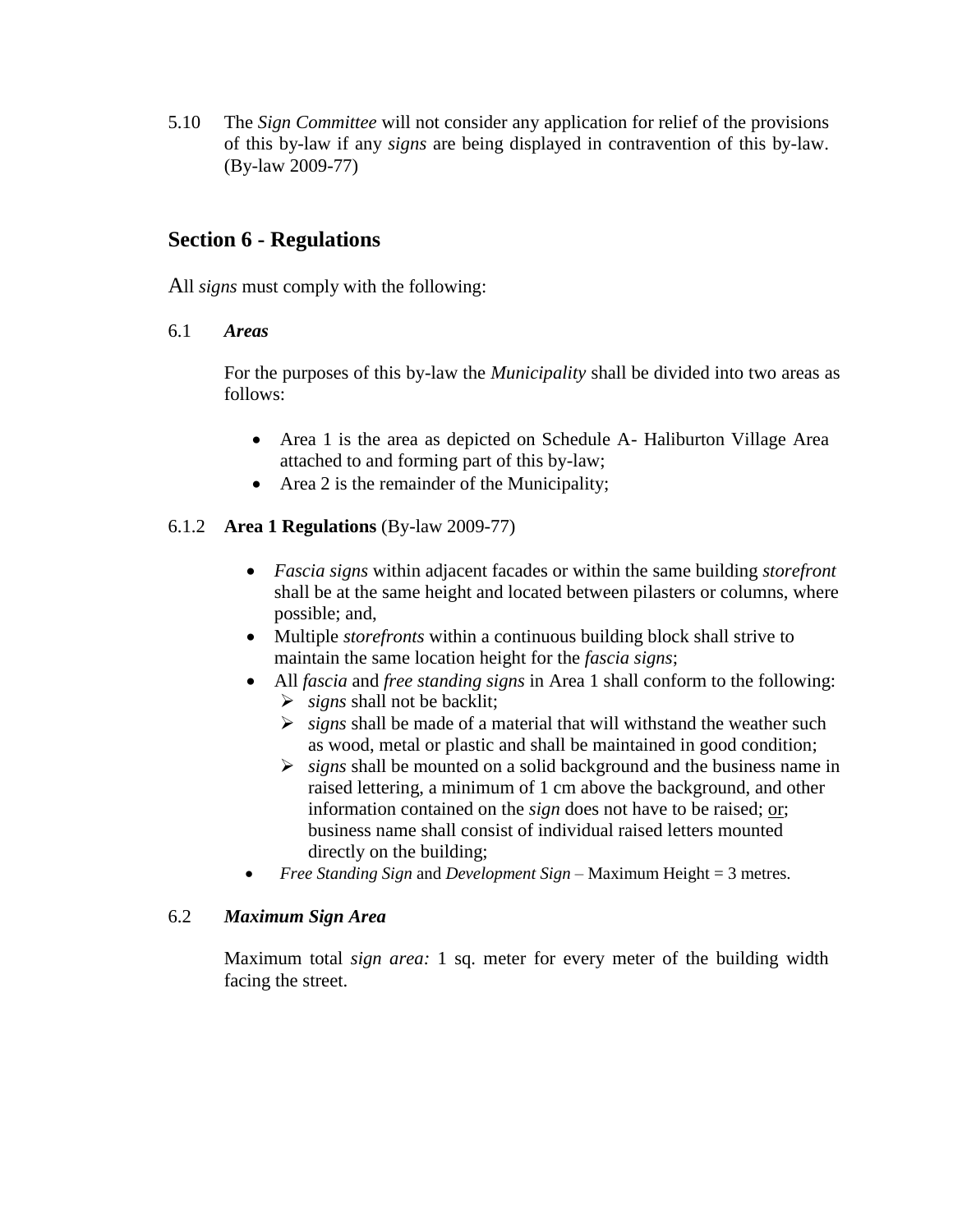### 6.3 *Fascia Sign*

#### Where Permitted:

| Area 1 - | all Commercial Zones    |
|----------|-------------------------|
|          | all Institutional Zones |

(In accordance with Area 1 Regulations in Section 6.1.2 and General *Fascia Sign* Regulations)

| Area 2 - | all Commercial Zones    |
|----------|-------------------------|
|          | all Institutional Zones |
|          | all Industrial Zones    |

#### General *Fascia Sign* Regulations:

- Maximum Number one *fascia sign* for each storefront or business;
- In the case of a multi tenant property where all businesses do not face a street one extra *fascia sign* is permitted per business not facing a street, for directional purposes only, provided the *sign* does not exceed 1 sq meter in *sign area*; and,
- In the case of a building that abuts more than one street, one extra *fascia sign* is permitted on each side that abuts a street provided the *sign area* of each sign does not exceed the *sign area* of the *sign* on the *storefront* side of the building. (By-law 2010-29)

#### 6.4 *Free Standing Sign*

#### Where Permitted:

Area 1 - all Commercial Zones all Institutional Zones

(In accordance with Area 1 Regulations in Section 6.1.2 and General *Free Standing Sign* Regulations) (By-law 2009-77)

Area 2 - all Commercial Zones all Institutional Zones all Industrial Zones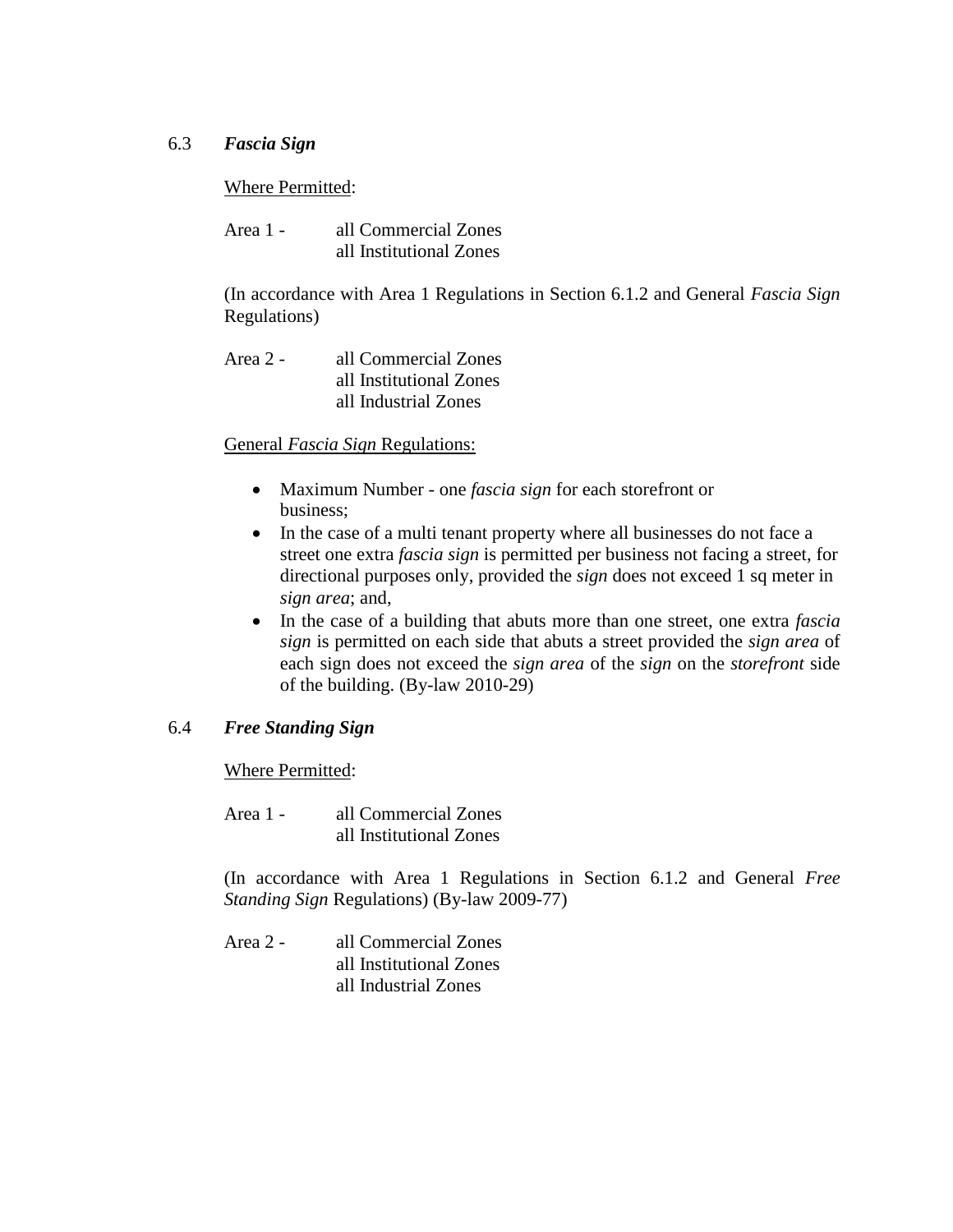### General *Free Standing Sign* Regulations: (By-law 2009-77)

- Maximum Number of signs per property  $=$  one (1);
- Maximum Height (Area 2 Only) = 6 meters to the top of the *Free Standing* S*ign*; (By-law 2009-77)
- Minimum Setbacks to all property lines  $= 1.5$  meters

# 6.4.1 *Development Signs* (By-law 2009-77)

# Regulations:

- a) Maximum *sign area* more than 200 metres from a residential property 20  $m<sup>2</sup>$  (215.3 square feet);
- b) Maximum *sign area* within 200 metres of a residential property  $-4.65$  m<sup>2</sup> (50 square feet);
- c) Maximum sign height 6 metres;
- d) Minimum setback from front property  $-1.5$  metres, plus an additional 0.5 metre for every square metre of sign area greater than 1 square metre;
- e) Minimum setback from a side or rear lot line 6.0 metre;
- f) Minimum distance from any other *free standing sign* 30 metre;
- g) Shall not be backlit;
- h) Shall not be externally lit after 10:00 pm;
- i) A permit for a *Development Sign* shall expire two years after issuance.

# 6.5 *Portable Sign*

Where Permitted:

Area 1 - all Commercial Zones all Institutional Zones

# Regulations:

- Maximum *sign area*  $= 1$  sq. meters
- $\bullet$  Minimum Height = 0.8 meter
- Maximum Height  $= 1.22$  meters
- Maximum Number per business = one  $(1)$ ;
- *Portable Signs* are permitted on the municipal road allowance provided they are located a minimum of 2 meters from the traveled part of the road, and on a sidewalk, including on a sidewalk owned by the *Municipality* provided they are located adjacent to the building which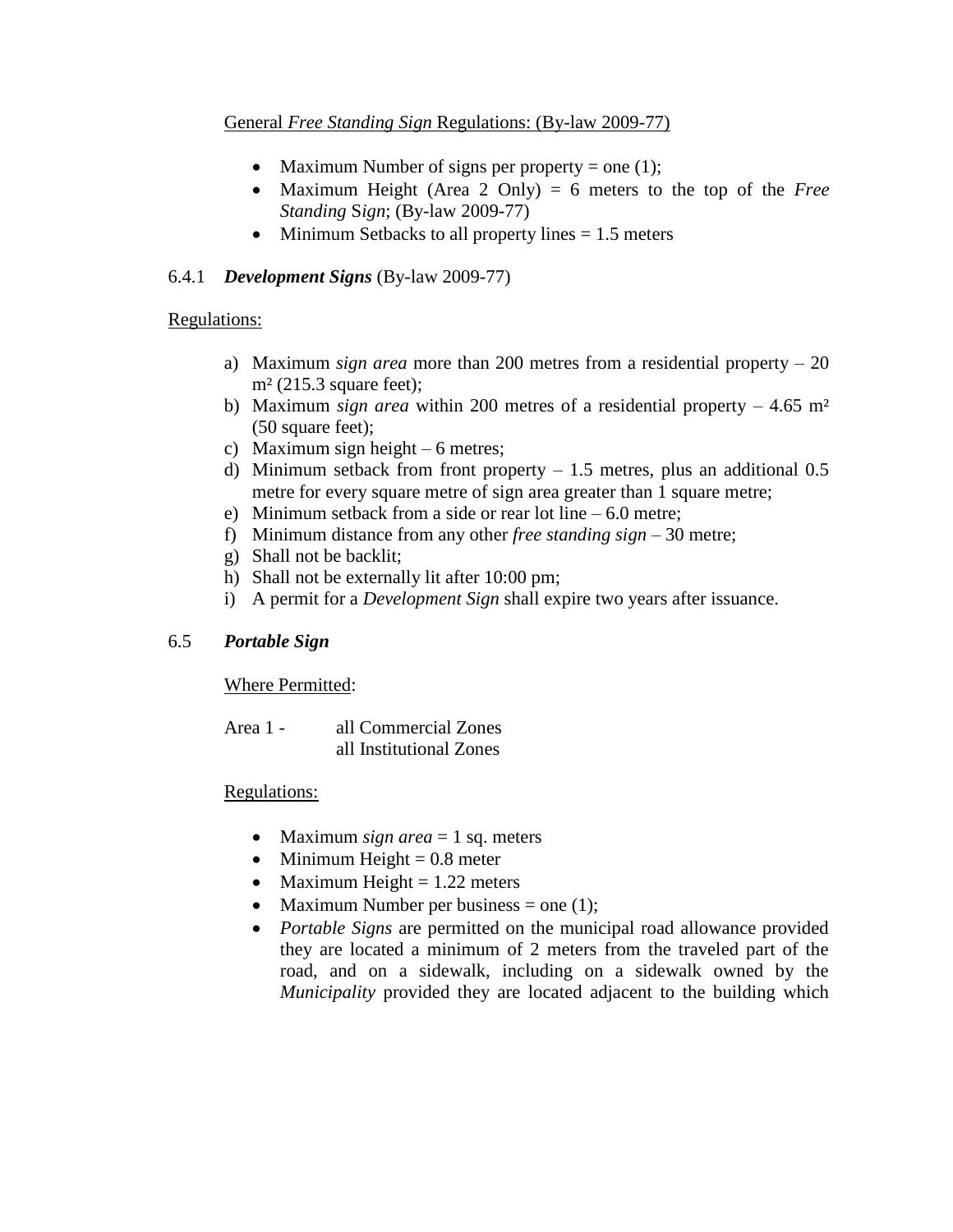houses the advertised business and provide a minimum 1.8 meters clear path for pedestrians.

 *Portable Signs* must be removed to an indoor location no later than the time of closing of the business in each day and not replaced until the opening of the business the next day.

# Where Permitted:

Area 2 - all Commercial Zones all Institutional Zones all Industrial Zones

# Regulations:

- Maximum *sign area*  $= 1.5$  sq. meters
- $\bullet$  Minimum Height = 0.8 meter
- Maximum Height  $= 1.22$  meters
- Maximum Number per business = one  $(1)$ ;
- *Portable Signs* are permitted on the municipal road allowance provided they are located a minimum of 2 meters from the traveled part of the road.
- *Portable Signs* must be removed to an indoor location no later than the time of closing of the business in each day and not replaced until the opening of the business the next day.

# 6.6 *Window Sign*

Where Permitted:

| Area 1 - | all Commercial Zones<br>all Institutional Zones |
|----------|-------------------------------------------------|
| Area 2 - | all Commercial Zones                            |

Area 2 - all Commercial Zones all Institutional Zones all Industrial Zones

# Regulations:

• Shall not cover more than 50% of the window area.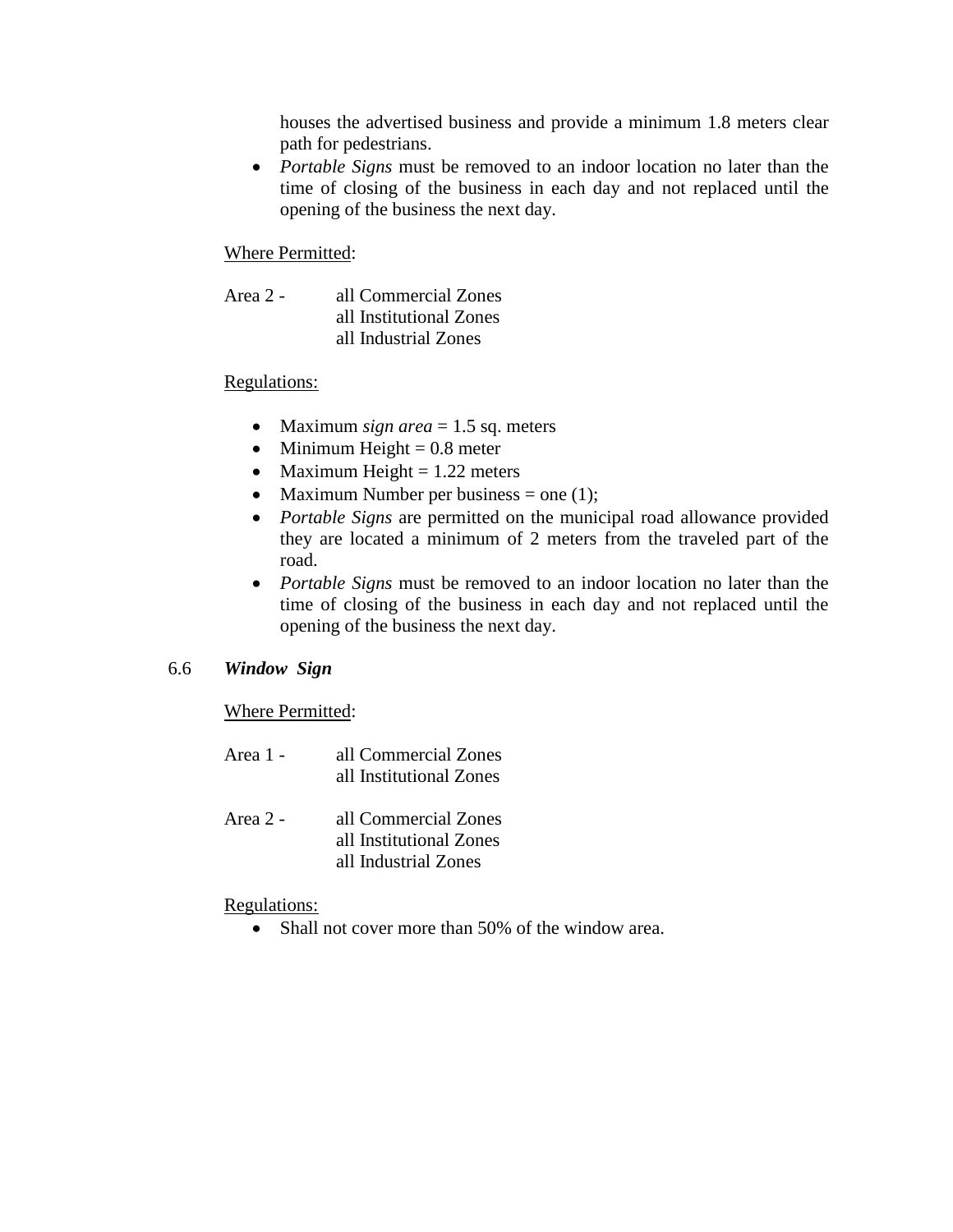### 6.7 *Mobile Sign*

# Where Permitted:

| Area 1 - | all Commercial Zones    |
|----------|-------------------------|
|          | all Institutional Zones |
| Area 2 - | all Commercial Zones    |
|          | all Institutional Zones |
|          | all Industrial Zones    |

#### Regulations:

 *Mobile signs* are permitted for special sales or functions only with written permission from the *Sign Committee* and are permitted on a temporary basis for a period not to exceed 7 days and shall not be permitted for more than 30 days in a calendar year.

#### 6.8 *Billboard Sign* **or** *Field Advertising Sign*

#### Where Permitted:

 *Billboard Signs* are permitted adjacent to County Roads and Provincial Highways, only in accordance with a permit issued by the authority having jurisdiction.

#### 6.9 *Site Plan Agreement*

 Where Council has negotiated the conditions for signs in a site plan agreement, the provisions of the site plan agreement will apply.

**AND FURTHER** that this By-law does hereby rescind and replace By-law No. 82-32 in its entirety and any previous By-laws to regulate signs and other advertising devices within the Municipality.

**READ** a first, second and third time, passed, signed and the Corporate Seal attached hereto, this  $13<sup>th</sup>$  day of August, 2007.

REEVE: Murray Fearrey

CAO/CLERK: Tammy McKelvey